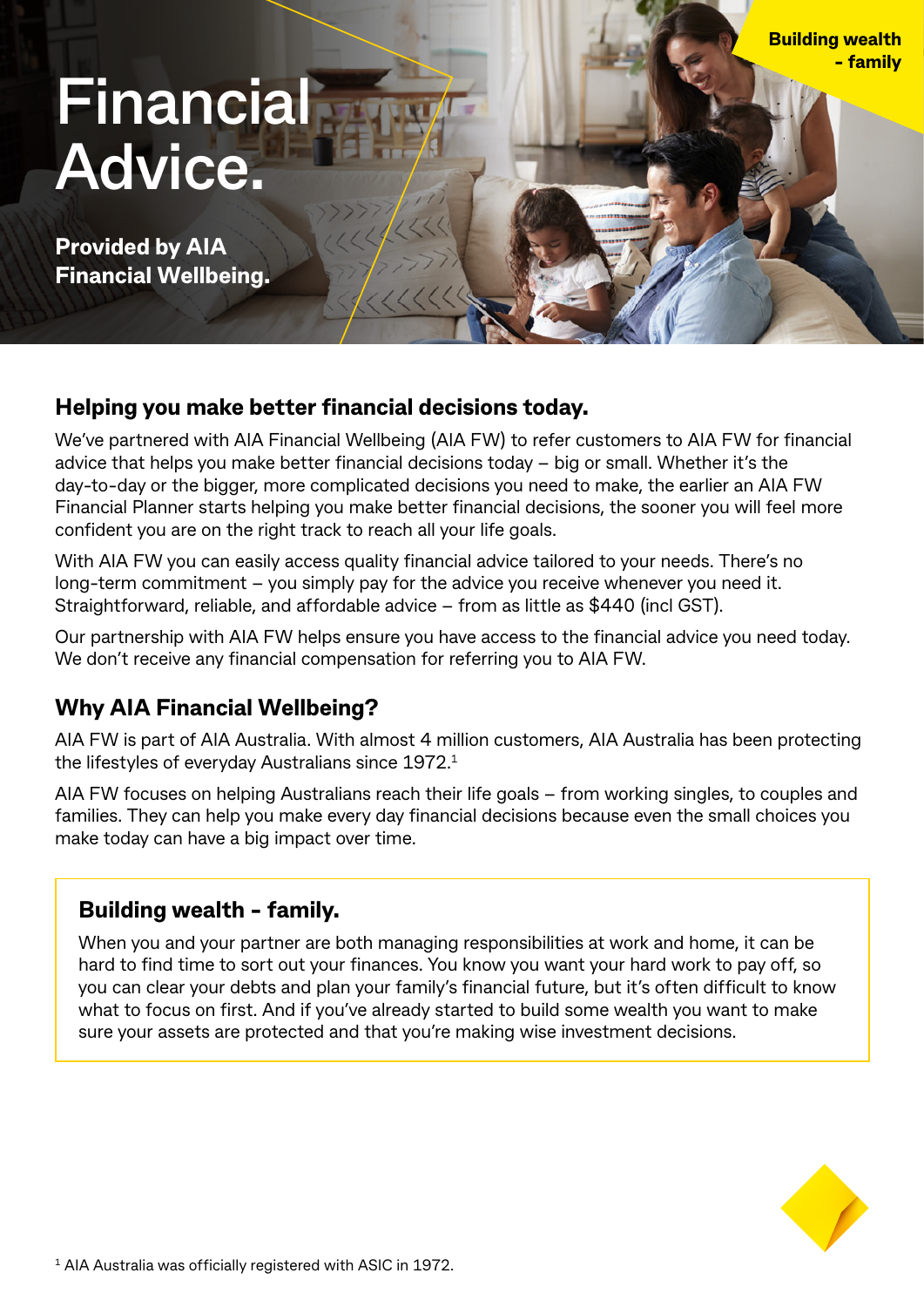# **Meet Antonia and Donato – example only.**

- Antonia and Donato are a couple in their mid-30s, with two children aged one and three.
- They both have demanding full-time jobs; Donato is an engineer and Antonia is a corporate executive. As they're both time-poor, they don't keep a close eye on where their money goes and they have a tendency to overspend.
- When their children get older, Antonia and Donato would like to give each of them a head start by helping them pay for things like their tertiary education or a deposit on their first home.
- Antonia and Donato are paying off an investment property, but they're not sure if it's a safe asset to invest in since they still have a large mortgage on their family home. They also have a stock portfolio that they'd like to grow further.
- Because Antonia and Donato both earn high salaries, they want to make sure their family's lifestyle would be protected if either of them passed away or became unable to work.
- While they have some experience as investors, they would like to be more confident they have a plan in place for their family's future.

# **Antonia and Donato's priorities.**

To manage their money better so they can pay off their mortgage and focus on building wealth, while protecting the assets they've already accumulated.

# **How an AIA FW Financial Planner can help Antonia and Donato.**



#### **Taking control of cash flow**

Review their finances to prioritise expenses and clear their debts faster.



#### **Investing for the future**

Review and build on their investment portfolio to help them build their wealth.



#### **Protecting what matters**

Update their protection strategy to better protect their lifestyle, assets and loved ones.



#### **Helping out their children**

Create a savings plan so they can put money aside for their children's future needs.



#### **Estate planning**

Work with a solicitor to create an estate plan so their children will be provided for and build peace of mind that their wishes will be carried out.



### **Getting more out of life**

Help set lifestyle goals for a financial plan to work towards.